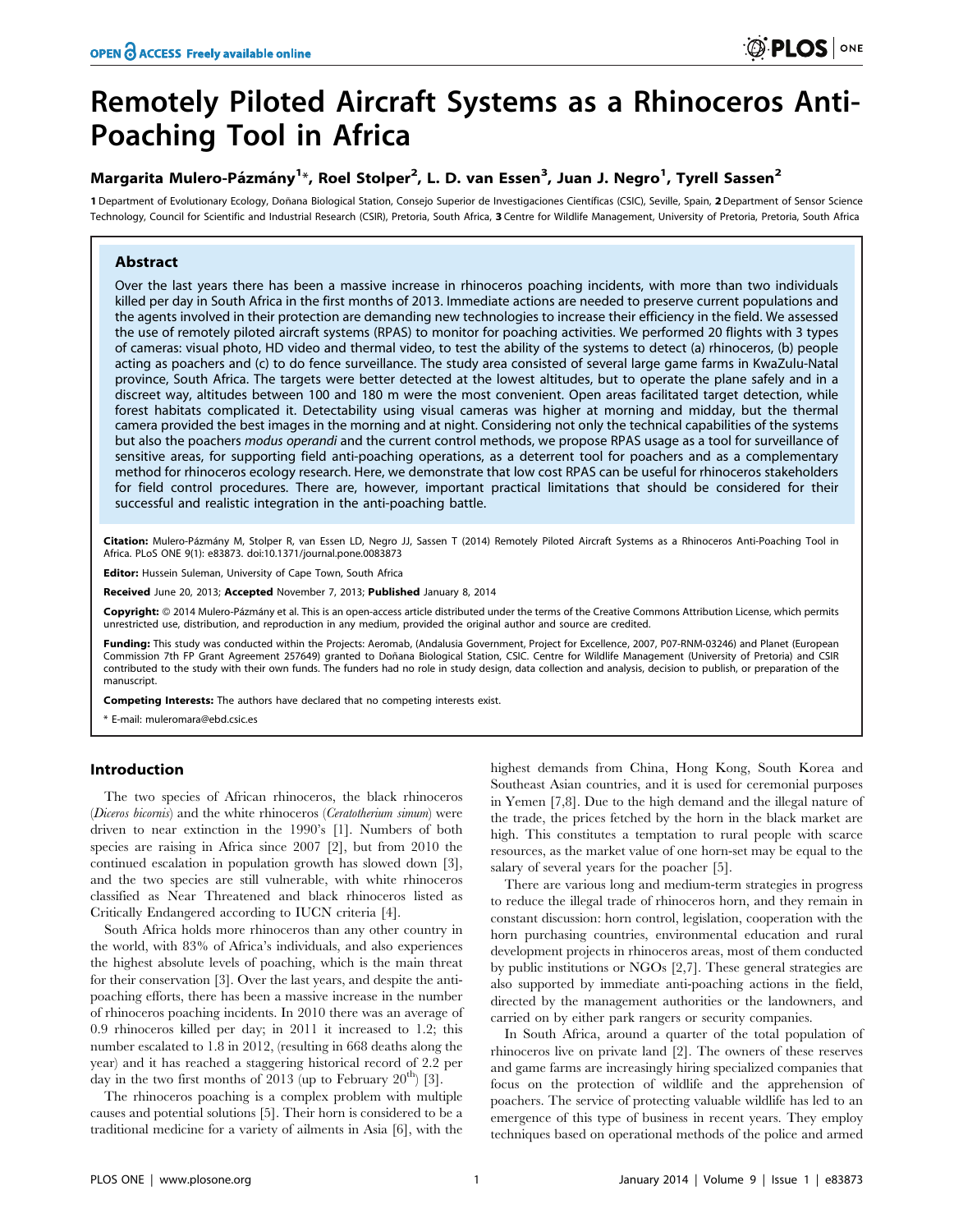forces. The basis of this strategy is to deploy ground based patrol units that spend multiple days tracking animals and poachers, and monitoring the fence lines for breaks. While the cost of employing these companies is high (around  $10,800 \in \text{per year}$  to maintain 1 guard patrolling 700–800 ha), they are the most popular alternative to reduce the number of poaching incidents in private land. Both private companies and public agents working in rhinoceros anti-poaching are demanding new technologies to increase their efficiency to detect and intercept poachers before a rhinoceros is killed. The need to be more effective in addressing the poaching problem was expressed by the IUCN/SSC African Rhinoceros Specialist Group [2].

Discussions with security companies and conservation agencies have indicated that aerial monitoring may be of assistance in covering more ground, and remotely piloted aircraft systems (RPAS hereinafter) have been suggested to do this work [5]. Some security firms already patrol the vast farms by flying twice a day with a micro light aircraft and directing the ''boots on the ground'' to the whereabouts of the rhinoceros.

Remotely Piloted Aircraft Systems (RPAS), sometimes also referred as Unmanned Aerial Vehicles (UAVs), Unmanned Aerial Systems (UASs) or drones (the ones for military purposes), are aircrafts (fixed or rotary wings) that are equipped with cameras and/or other sensors and can be sent (using manual, semiautomatic or automatic control) to a destination to gather information. These aircrafts act like an ''eye in the sky'' [9] with the operator at the ground control station receiving data or sending orders to the aerial platform. RPAS have been used for locating ''enemies'' in military applications for the last 20 years [10], and more recently they have started to play a role in many civilian tasks, including wildlife monitoring [9,11–15].

In this paper, we describe the use of a small low cost RPAS equipped with three different types of cameras to test their ability to support rhinoceros anti-poaching tasks in cooperation with a specialized security company working in the KwaZulu-Natal province of South Africa. We performed several flights in order to test the technical capabilities of the system to detect rhinoceros, to reveal simulated poachers and to do fence surveillance. We evaluated the effectiveness of the system at different altitudes and times of the day and night, and over the two main habitat types in the area: open grassland and forest. Considering the most common modus operandi of poachers, we analyzed the aspects that affect remotely piloted aircraft's integration in anti-poaching operations.

#### Materials and Methods

#### Ethics statement

At present, no regulations are in place for the use of RPAS in South Africa. Draft regulations pertaining to the use of UAVs have been published by the South African Civil Aviation Authority (SACAA) but these have not been ratified to date. The Recreational Aviation Authority of South Africa (RAASA) indicated that the flights could be performed as long as they were conducted over wildlife areas with low manned aircraft activity and not close to registered active airfields. The study therefore complies with the current South African legislation involving aviation safety. The RPAS operators had the required international radio operator licenses to operate in the frequencies used for this work.

To get an insight into the poaching problem, we met four people involved in rhinoceros protection at different levels. These interviews did not contain personal or ethically sensitive information, therefore ethics approval was deemed unnecessary by both the Ethics Committee of Animal Welfare of Doñana Biological Station (CEBA-EBD) and the Animal Ethics Committee (AEC - Faculty of Natural and Agricultural Sciences), a sub-committee of the Committee for Research Ethics and Integrity of the University of Pretoria. All four interviewed people provided their verbal informed consent to take part in the study once informed about the nature and objectives of the investigation. The participants gave their implied consent through cooperation and it was therefore deemed unnecessary to obtain written consent. All aspects of these personal communications were written down as part of the data collection process of the entire project. Ethics committee approval was deemed unnecessary to approve this consent procedure. We thank farm owners and the security company for providing valuable information used in this study, the lodging and the logistics for the field campaign.

#### Study area

The study area comprised 13 farms whose areas ranged between 1,500 and 25,000 ha, covering a total of 100,000 ha located in KwaZulu-Natal province, South Africa. The habitat on the farms is a combination of forest patches and grassland, and is utilized mainly for ecotourism and hunting. The rhinoceros population (both black and white) in the area is approximately 500 individuals. The field campaign was performed during August 2012.

#### Rhinoceros safety requirements definition

To define poachers' way of operation and actual anti-poaching surveillance methods, we separately met four people at the onset of the fieldwork: the security company manager, the rangers' coordinator and two rangers of the farms of the study area, all of them responsible for different aspects of rhinoceros safety.

Airframe. The fixed-wing RPAS is a commercially available radio control plane airframe Easy Fly St-330 (St-models, China) modified by our team. It has a wingspan of 1,960 mm and a maximum take-off weight of 2 kg with a 350 g payload (Fig. 1). It has a maximum range of 10 km; an endurance of 50 minutes and it is launched by hand and landed manually in small patches of open terrain. It is propelled by a brushless electrical motor using a lithium polymer battery.

The plane is capable to operate in three different modes, and it is possible to switch from one to the next during the flight: automatic (using the abilities of the autopilot), FPV (''first person view mode'') and manually (radio control conventional mode, also called ''third person mode''). It is equipped with an onboard FPV video camera, a GPS (10 Hz, Mediatek, model FGPMMOPA6B), a data-logger with a barometric altitude sensor Eagletree GPS logger V.4 (Eagletree systems, WA, USA) and an autopilot (Ikarus, Electronica RC, Spain) which provides flight stabilization and On Screen Display (OSD). The OSD provides GPS information about the position, speed, height and course of the aircraft. The data combined with the FPV video signal from the camera are sent to the ground station. For nocturnal flights we equipped the plane with a set of LED lights of different colors in the wings, nose and tail that allowed the pilot to locate and position the aircraft visually.

Ground control station. The ground station contains a monitor, a DVD recorder, a video receiver and a control signal transmitter with its associated antennas. It also includes a Laptop PC to program the autopilot, store the pictures and data logs, and decode in-flight telemetry, allowing tracking the position of the RPAS in real time on a Microsoft map (Redmond, WA, USA).

Payload. Due to the RPAS payload limitations, only one of the cameras can be utilized on each flight.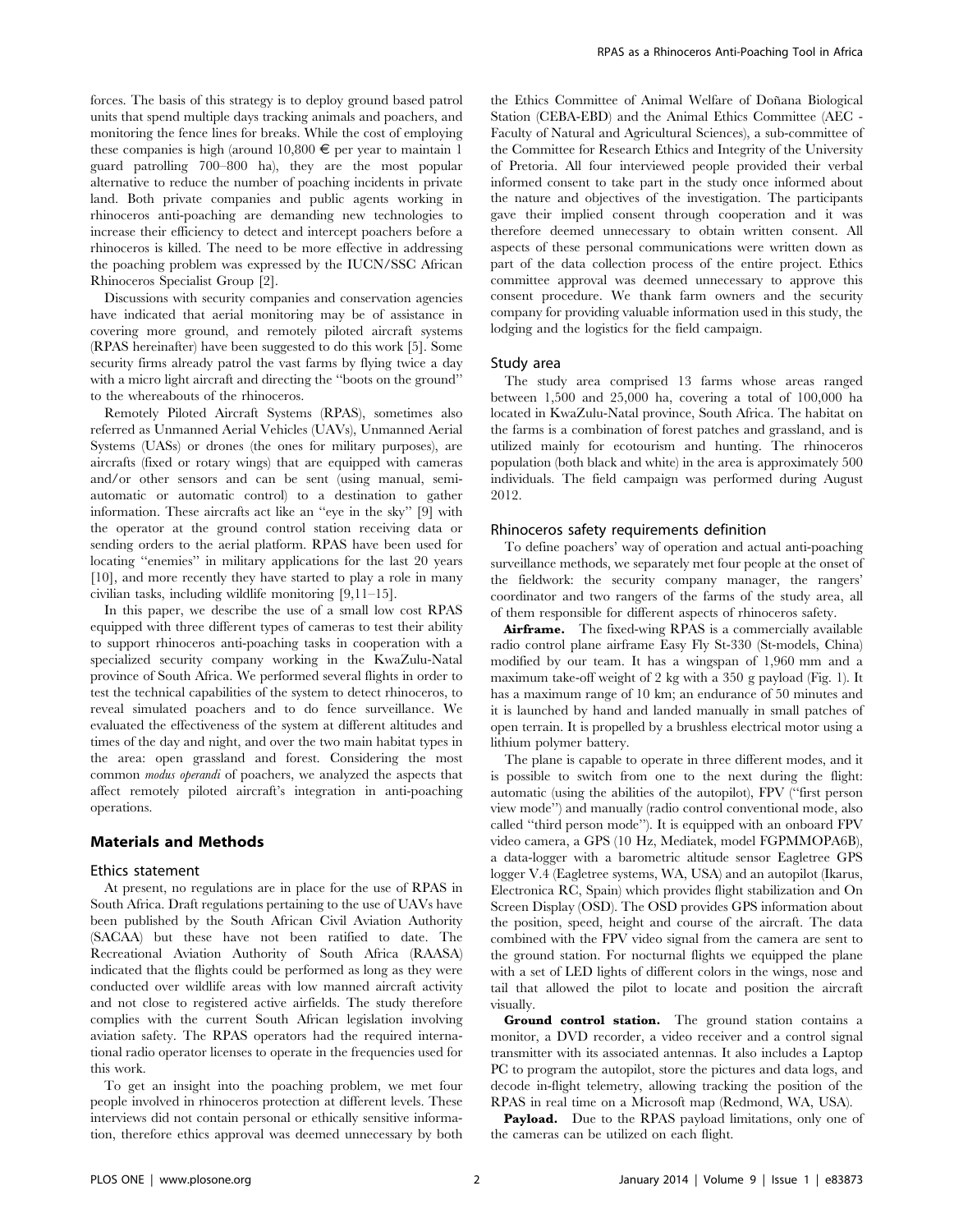

Figure 1. Remotely Piloted Aircraft taking off. doi:10.1371/journal.pone.0083873.g001

Still photo camera: Panasonic Lumix LX-3 digital photo camera 11 MP (Osaka, Japan). It is integrated in the plane wing and aimed vertically to the ground. The camera is activated during the flight at the desired point using a mechanical servo. It is set in speed priority mode and in its widest zoom position.

High Definition (HD) Video Camera: GoPro Hero2 (Woodman Labs, Ca., USA). It has a field of vision of  $127^{\circ}$  and a resolution of 1080 p (1920 $\times$ 1080). The video camera is integrated in the nose of plane aimed forward and downwards, at an angle of  $30^{\circ}$  below the horizontal.

Long wave uncooled thermal video camera: the infrared camera module is a Thermoteknix Micro CAM microbolometer with a resolution of  $640\times480$  pixels. The lenses of the module are interchangeable and tests were done with a focal length of 18.8 mm and 1.2 maximum aperture lens. This equates to a diagonal field of vision of  $39.8^\circ$  respectively. This camera can be integrated in the plane wing aimed to the ground at  $15^{\circ}$  nadir or in the same position but with at an angle of  $30^{\circ}$  below horizontal. Price of all the RPAS components is shown in table 1.

# Experimental procedures

We conducted a total of 20 flights. On each flight, we passed over the targets at altitudes ranging from 10 to 260 m above ground level (AGL). Flight speed varied due to wind speed and direction, with a minimum of 15 km/h on the windiest days flying

| Table 1. Cost of the RPAS equipment (Material bought in |  |
|---------------------------------------------------------|--|
| Spain in June 2012).                                    |  |

| Component                                  | Price $(\in)$ |  |
|--------------------------------------------|---------------|--|
| Airframe with the electronic system        | 1,000         |  |
| Ground control station (antennas included) | 6,000         |  |
| Stills Photo Camera                        | 450           |  |
| HD Video camera                            | 300           |  |
| Thermal camera                             | 6,000         |  |
| Total                                      | 13,750        |  |

doi:10.1371/journal.pone.0083873.t001

against the wind, up to 50 km/h when flying with tailwinds. In eight of the flights we mounted a still photo camera, eleven flights incorporated a thermal video camera, and only one incorporated a HD visual video camera. Four of those flights, with the thermal camera, were conducted at night, and the rest of them were performed during daylight.

Rhinoceros detection flights were done over approximate rhinoceros locations previously provided by rangers monitoring individuals regularly on the ground. Poacher detection flights were performed over areas where rangers and members of our team dispersed simulating poacher activity. We flew along the fences in first person view mode, which means using the real time video transmitted from the RPAS to the ground station, and the pilot guiding the plane manually using the transmitter.

#### Data analysis

Pictures obtained with the Panasonic LX3 camera were reviewed to identify rhinoceros, people or fences. They were geo-referenced using the information provided by the onboard Eagletree GPS logger V.4 (Eagletree systems, WA, USA) that includes a barometric altitude sensor. The software for georeferencing is a customized extension that we developed with ENVI (Exelis Visual Information Solutions, CO, USA) that combines our plane position data with the pictures to generate GeoTIFF files. We projected the geo-referenced images using ArcGIS v.10 (ESRI, Redlands, CA, USA) to check that the whole desired area was actually covered.

The time invested in photo reviewing was 3.5 seconds per picture on average. To process each plane track took us 15 minutes and the geo-reference process was around 3 seconds per picture. One observer was able to do all the processing simultaneously, as he could first process the track, then start the geo-referencing program to run and do the review of the pictures while the geo-reference program was working. On average, an observer with a computer needed around 45 minutes to process a 500 pictures flight, which is the usual number of pictures taken per flight.

Overlapping the images obtained depends on flight altitude and plane speed, and was calculated according to the equation: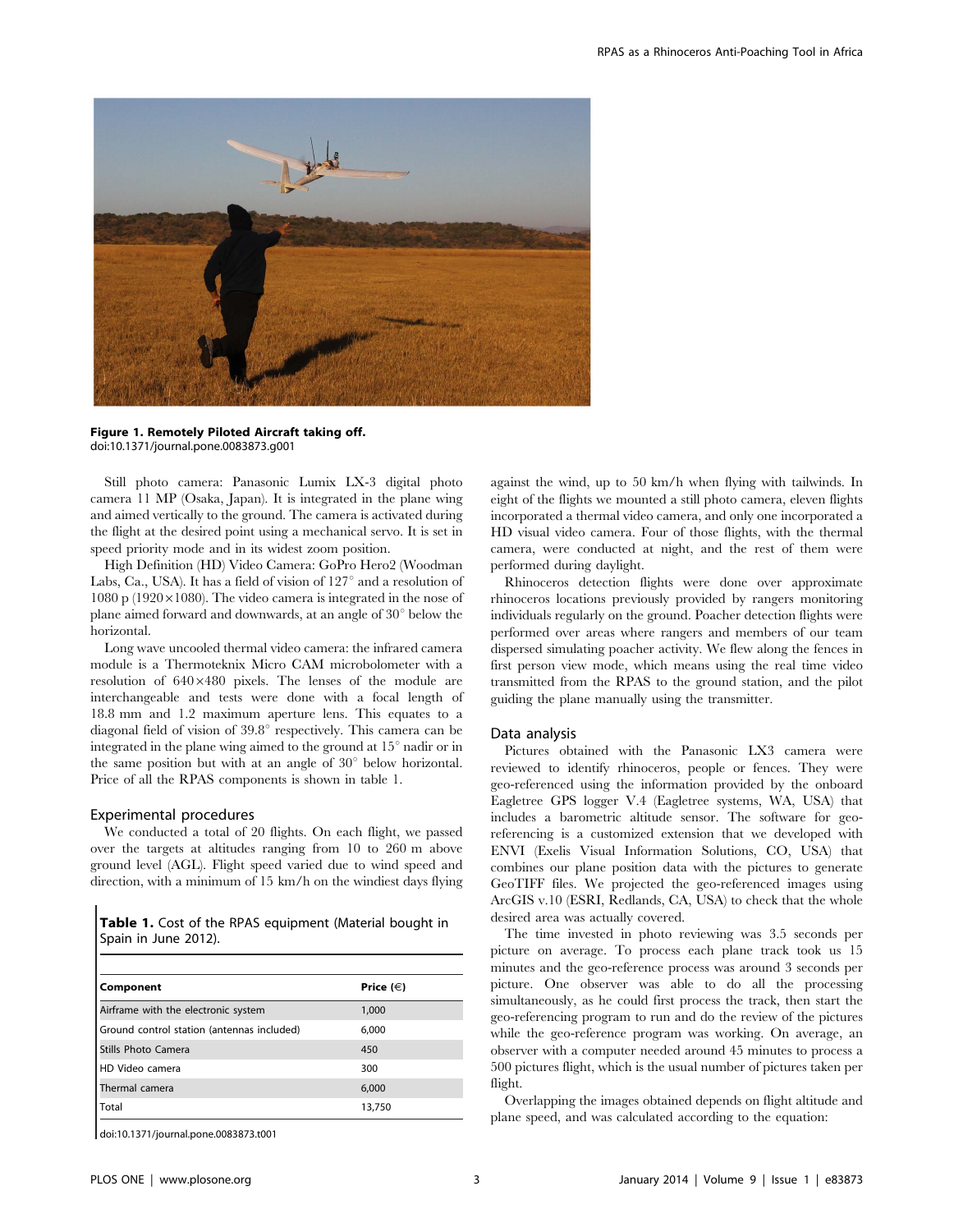$$
O = \frac{k \times h - \frac{S}{P}}{k \times h}
$$

Where:

O is overlapping  $(\%),$ 

 $h$  is altitude AGL (m),

S is speed of the plane  $(m/s)$ ,

P is the number of pictures the camera takes per second.  $P=2$ in our camera,

 $k$  is a constant that depends on cameras vertical sensor dimension. The equation to calculate it is:

$$
k = \frac{dv}{f}
$$

Where:

 $dv$  is vertical dimension of the sensor  $(5.6 \text{ mm in our camera})$  $f$  is local length  $(5.1 \text{ mm in our camera})$ 

 $k=1.09$  for the camera we used.

Spatial resolution of imagery depends on the altitude at which images are taken and the camera sensors characteristics. With the camera we used, the relationship between altitude AGL and resolution was as indicated by Rodriguez et al. (2012).

#### $R = 0.0416 \times h$

Where  $R$  is Resolution (cm),

 $h$  is altitude AGL (m).

The area covered by the pictures can be calculated considering the flight altitude, the speed of the plane and horizontal dimension of the camera sensor.

$$
A = \frac{S \times h \times k'}{10}
$$

Where  $A$  is area covered by the plane/time (ha/h),

 $S$  is speed of the plane (km/h),

 $h$  is altitude AGL (m),

 $k$  is a constant that depends on camera horizontal sensor dimension. The equation to calculate it is:

$$
k' = \frac{dh}{f}
$$

Where *dh* is horizontal dimension of the camera sensor  $(dh=8.07$ mm in our camera).

 $f$  is local length  $(5.1 \text{ mm in our camera})$ 

 $k' = 1.58$  for the camera we used.

Deviations from the horizontal plane, mainly produced by wind, caused some distortion in some of the pictures, but it did not affect our objectives. HD and thermal camera videos were reviewed to identify targets: rhinoceros, people or fences. We extracted video frames using Adobe Premiere Pro CS5 and improved their image quality using Adobe Photoshop CS5 (Adobe, CA, USA). Due to the forward and downward angle of the video cameras, it is not possible to project the video frames horizontally on the map, but by contrasting the time corresponding to the frame with the plane track file, it was possible to place the targets with a 50 m precision.

#### Images analysis

We selected the pictures and extracted the video frames that contained targets. Many of them appear in consecutive pictures due to overlapping. To establish a reference altitude each time a target was detected, we chose the image in which the target appeared more centered on the picture area. If a target was overflown more than once in the same flight but in several turns, the different detections were considered, as the observers who analyzed the images did not know the plane trajectory or the target locations, so they did not know if the targets where the same or different. If two targets were detected on the same picture, we classified them separately because the quality for each one can be different. Images were classified according to their quality following these criteria:

-High: the targets are detected and identified at first glance of the picture or video. Fence poles and wires are visible.

-Medium: the target is detected on a second or third review of the picture or video. To identify the target, it is necessary to zoom in, check other consecutive pictures, review the video in slow motion, or post process the picture or frame (modify the contrast or increase brightness). Fence poles are visible but wires are not distinguishable.

-Low: an object is detected but its identification is not possible. Fence trajectory is detectable but the poles or wires are not distinguishable.

We assessed the detection of the targets on each flight considering that they can be: 1) confirmed: when the target is identified with high or medium quality images and 2) not confirmed: when the target identification is not possible, either because the target could not be found at all or because the images had a resolution precluding identification.

Habitat type was characterized according to vegetation coverage in 100 m around each target location as: 1) Forest: vegetation coverage  $> 75\%$ , 2) Grassland: vegetation coverage  $\langle 75\% \rangle$  and 3) Mixed: refers to the cases where the targets are located at the border between two farms. These locations have fences with maintenance trails along, so even presenting a high percentage of vegetation cover around, they could still be considered as open areas from a detectability perspective.

To facilitate the evaluation of the detectability according to time of day, we divided the flights in four periods related to light conditions: morning (07:00–10:15 h), midday (10:16–14:00 h), evening (14:01–17:45 h) and early night (17:46–20:00 h). Times are in South African local time. As a reference, in the study area, sunrise was from 6:31 h to 6:59 h and sunset from 17:44 h to 18:00 h, from August  $1<sup>st</sup>$  to August  $31<sup>st</sup>$ .

## Results

# Poachers' modus operandi, poaching surveillance and rhinoceros monitoring (field interviews)

The people we interviewed provided very similar comments about their perception of poaching activities. This was not surprising as all of them work in the same area and deal with the same problem, although it is noticeable that the people at different work levels are able to provide detailed information about the whole poaching topic (from a general perspective to specific field issues), evidencing that there is a good information flow among rhino protectors.

The most common profile of a poacher is that of local people with low income and who obtain money selling the rhinoceros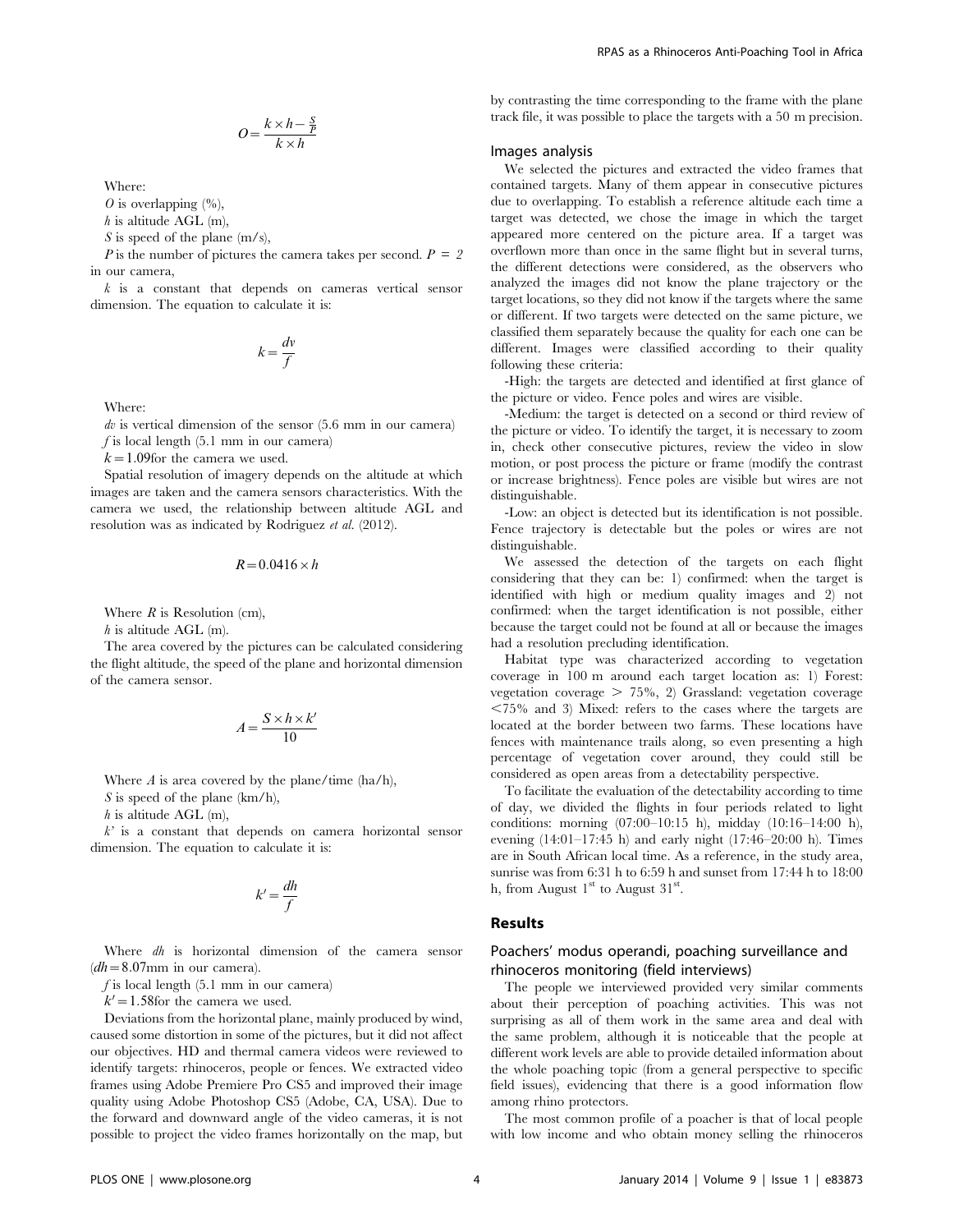horns to the lowest levels of the syndicates. The poacher accesses the game farm on foot, sometimes accompanied by dogs, and generally there is an accomplice who drives him close to the fence and meets him at some point for collecting. Poacher entry hot spots onto the farms are generally through the same areas: near roads, trails, villages or known rhinoceros territories. The poacher enters the game farm either by cutting a hole in the fence, climbing over it, or crawling underneath it.

Poachers do not show preferences for particular times of the year, days of the week or time of the day, although there are some variations according to the season. Considering nights only, they show a preference for full moon nights (rather than dark nights) to enter the game farms, as increased lightness facilitates their movements. In summer there is more water available, and consequently the rhinoceros and the poachers are more dispersed, which makes it more difficult to detect them. In winter the rhinoceros gather near waterholes, therefore the poachers concentrate on the areas with available water and there is also less vegetation for camouflage. Time poachers spend inside the farm typically ranges from 3 hours up to two days.

The most common method for killing the rhinoceros is by shooting them with homemade or cheap firearms. Poison is also used in the form of anesthetic injected into apples or other fresh fruits that poachers leave close to waterholes used by rhinoceros. Snaring with thick wire or cable snares are also used but not on a regular basis.

Current monitoring of rhinoceros is generally based in aerial surveys (once per year) combined with GPS data of the animals provided weekly by field teams. Surveillance of farm perimeter is generally done every two days, or daily if there are poaching alert signals. Farm neighbor's cooperation on anti-poaching is generally well established, especially if they use the services of the same security company.

General surveillance procedure in our study area consists on 90 guards patrolling the 100,000 ha on a daily basis. Standard cost of poaching control including vehicles, fuel, materials and the rangers' salary, is about 900–1,000  $\in$ / 700 ha/ month. An additional cost related to poaching is fence maintenance, done either by the landowner or by the security company. Fence maintenance cost can vary substantially from year to year and is not only associated with poaching but also with animal damage or natural deterioration. Other anti-poaching actions in which landowners and security companies are involved in include cooperation with wildlife surveillance teams and participation in environmental projects with local communities.

#### Flight data

We present a description of the results of the 20 flights and the scenarios where the targets were located in Table 2. No alarm reaction or flight responses were detected from any animals caused by the plane in any of the RPAS flights.

#### Still photo camera data

The pictures covered the area overflown by the plane with an overlapping between 36.3% in the flights at highest speed and lower altitudes (10 m AGL and 50 km/h) and 99.2% at lowest speed and highest altitude (260 m AGL and 15 km/h). As an example, flying during one hour, at an altitude of 150 m and a speed of 30 km/h we were able to cover 711 ha. Resolution varied from 0.4 cm in the pictures obtained at the lowest altitude to 11.8 cm resolution at the highest.

Rhinoceros were easily detected in both grassland and forest habitats at a minimal altitude of 31 m and a maximum of 239 m AGL (Fig. 2). People simulating poachers were identified in a wide

range of altitudes from 29 to 158 m in grassland and forest habitat, although it was more difficult to distinguish some individuals in the forest, especially certain rangers in camouflage clothing because they offered less contrast with the surroundings. Fence surveillance results were acceptable at morning and midday hours, with the pictures presenting enough quality to zoom in and find people along it. At the lowest altitude (40 m) it was also possible to detect footprints in the sand, but the quality was not sufficient to check the condition of the fence wires along the entire fence route. (Fig. 2)

The quality of the images was best at midday (80% of the pictures had high quality in this time period) with vertical sunlight, and the results were worse when the shades of the trees produced dark areas, which happened in the morning (66% high quality) and in the evening, when this effect is accentuated because the air is less clean causing a blurry effect (100% medium quality pictures).

#### Video data

The HD video camera provided good resolution below 40 m AGL, but due to the wide angle of the lens (fov  $127^{\circ}$ ), flights above 50 m altitude AGL had not enough quality to identify people or to survey the fences. These results led us to cancel the planned flights for rhinoceros detection, as we considered the altitude had to be so low to identify objects that it could be dangerous for operating the airplane and might also disturb the rhinoceros. (Fig. 3 and Video S1)

The thermal camera provided the finest images in the early morning, when the ground was coldest and there is more contrast between it and any animal or person. We confirmed the presence of targets at altitudes as high as 155 m, but in general, it was difficult to identify them at the species level, as they appear in the video as diffuse (although very contrasting) white spots. Only 5% of the images taken with this camera presented high quality, 24% medium and 71% low. At the earliest hours of the night, the results obtained did not allow us to confirm that any of the spots we detected when overflying a rhinoceros was actually a rhinoceros, and low altitude was needed to identify the people using details such as body shapes. After hours of working with thermal video and ''training the eyes'' we noticed a considerable improvement on detection and shapes identification. Resolution offered by the thermal camera was enough to follow fence posts and to detect individuals, but fence wires were not distinguishable at all. (Fig. 4 and Video S2)

#### **Discussion**

Rhinoceros poaching is a pressing issue that needs immediate solutions in the field. Rhinoceros stakeholders are demanding new technologies [2]; social media have already suggested the use of drones [16] and WWF announced in 2012 that it sponsors an ongoing remotely aerial survey system and anti-poaching program in cooperation with Google to protect tigers, rhinoceros and elephants [17]. RPAS have already proved their efficacy for military and civil applications in general, and wildlife monitoring in particular. Now the question is how to integrate RPAS in rhinoceros anti-poaching tasks. To answer this question there are two main aspects to consider: capabilities (technical and practical) and current limitations.

# Technical considerations

The still photo camera provided the best results in terms of image quality (94% of the pictures taken by this camera allowed us to confirm the targets) and precision in the location. That is why this is the most attractive and currently the method of choice in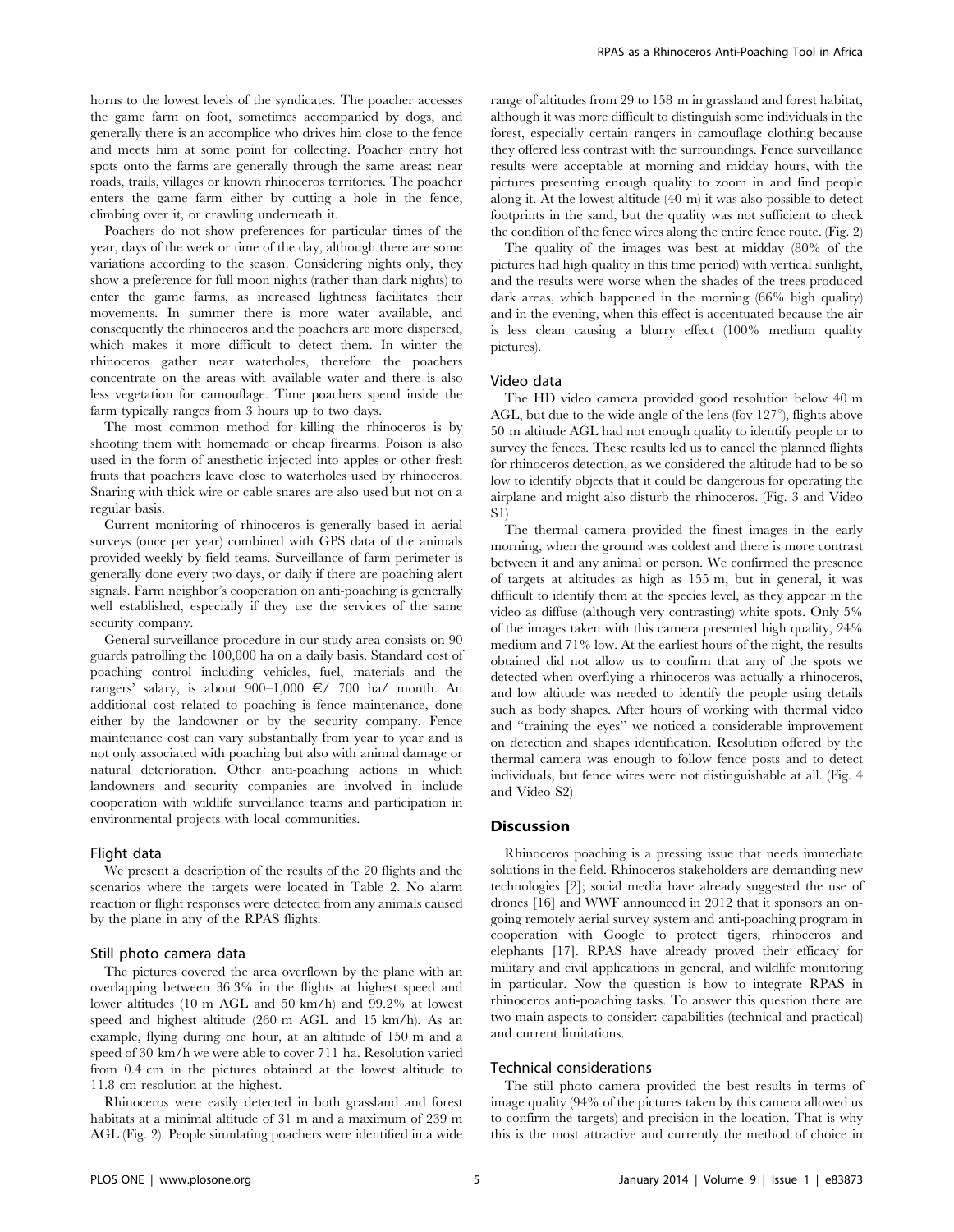# Table 2. Flights results.

| Camera        | <b>Time period</b> |       | Time start Time end Target |            | <b>Habitat</b>                     | Result        | Altitude (m)<br>(Min-Max) |
|---------------|--------------------|-------|----------------------------|------------|------------------------------------|---------------|---------------------------|
| Still photo   | Morning            | 09:03 | 09:26                      | People     | Grassland, Mixed                   | Confirmed     | $32 - 149$                |
|               |                    |       |                            | Fences     | Mixed                              | Confirmed     | $40 - 175$                |
|               |                    | 09:05 | 09:38                      | Rhinoceros | Forest                             | Confirmed     | 57                        |
|               |                    | 09:42 | 10:02                      | People     | Mixed, Forest, grassland           | Confirmed     | $29 - 82$                 |
|               |                    |       |                            | Fences     | Mixed                              | Confirmed     | $42 - 72$                 |
|               |                    | 09:52 | 10:12                      | Rhinoceros | Forest                             | Confirmed     | $31 - 137$                |
|               | Midday             | 10:16 | 10:39                      | Fence      | Mixed                              | Confirmed     | $50 - 175$                |
|               |                    |       |                            | People     | Grassland                          | Confirmed     | 123-158                   |
|               |                    | 11:22 | 11:43                      | Rhinoceros | Grassland, Forest                  | Confirmed     | 38-239                    |
|               |                    | 13:14 | 13:56                      | People     | Forest                             | Not confirmed |                           |
|               | Evening            | 17:19 | 17:38                      | Rhinoceros | Forest                             | Confirmed     | 82                        |
|               |                    |       |                            | People     | Grassland, Forest                  | Not confirmed |                           |
|               |                    |       |                            | Fences     | Mixed                              | Not confirmed |                           |
| Thermal video | Morning            | 07:51 | 08:11                      | Fence      | Mixed, Grassland                   | Confirmed     | $27 - 155$                |
|               |                    |       |                            | People     | Mixed, Grassland                   | Confirmed     | $31 - 100$                |
|               |                    | 08:21 | 08:55                      | Fence      | Mixed                              | Confirmed     | $37 - 98$                 |
|               |                    |       |                            | People     | Mixed                              | Not confirmed |                           |
|               |                    | 08:27 | 08:56                      | Fence      | Mixed                              | Not confirmed |                           |
|               |                    | 09:25 | 10:03                      | Fence      | Mixed                              | Confirmed     | $48 - 54$                 |
|               |                    |       |                            | People     | Mixed                              | Not confirmed |                           |
|               | Midday             | 10:27 | 10:46                      | Rhinoceros | Forest                             | Not confirmed |                           |
|               |                    | 10:40 | 11:07                      | Rhinoceros | Forest                             | Not confirmed |                           |
|               |                    | 12:32 | 13:04                      | Rhinoceros | Forest, Grassland                  | Not confirmed |                           |
|               | Night              | 18:19 | 19:02                      | People     | Grassland, Forest                  | Confirmed     | $12 - 125$                |
|               |                    |       |                            | Fences     | Mixed                              | Not confirmed |                           |
|               |                    | 18:41 | 19:00                      | Rhinoceros | Forest                             | Not confirmed |                           |
|               |                    | 19:17 | 19:40                      | Fence      | Mixed                              | Not confirmed |                           |
|               |                    |       |                            | People     | Grassland                          | Confirmed     | 36                        |
|               |                    | 19:27 | 19:45                      | Rhinoceros | Grassland                          | Not confirmed |                           |
| Visual video  | Midday             | 11:08 | 11:27                      | Fences     | Mixed, Forest, Grassland           | Confirmed     | $10 - 17$                 |
|               |                    |       |                            | People     | Mixed, Forest, Grassland Confirmed |               | $10 - 35$                 |

We provide the minimal and maximum altitude at which a target was confirmed in each flight. When only one value is presented it means that the target was located just once.

doi:10.1371/journal.pone.0083873.t002



Figure 2. Images obtained with still photo camera. Left: Two rhinoceros (altitude 44 m AGL) in grassland habitat. Right: two people accompanied by two dogs near the fence (altitude 123 m AGL). These images were classified as ''high quality''. doi:10.1371/journal.pone.0083873.g002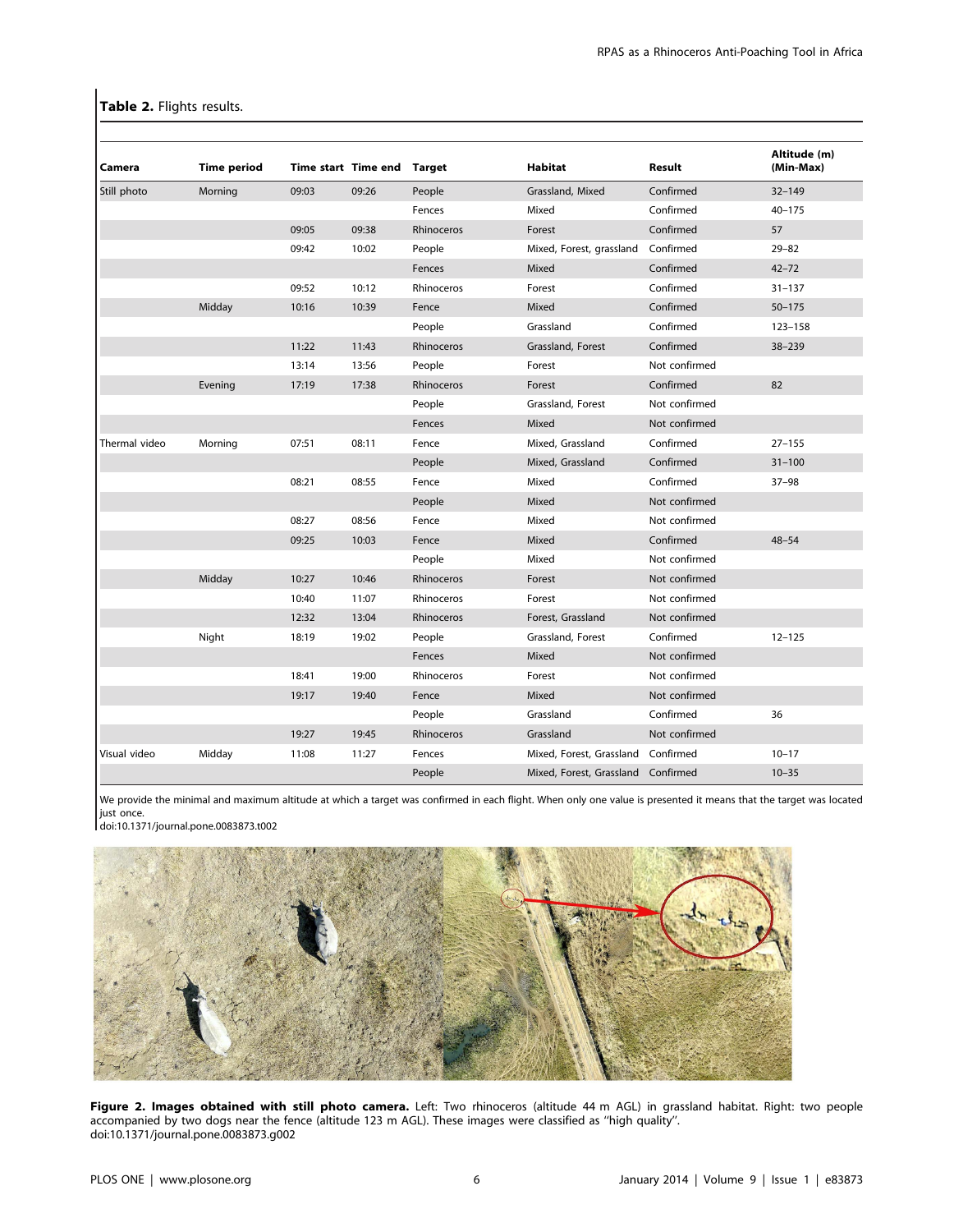

Figure 3. Frame extracted from HD video. People and car near the fence. This image was classified as "high quality". doi:10.1371/journal.pone.0083873.g003

conservation biology studies [18,19]. However, it is a relatively slow procedure, as images must be downloaded after RPAS lands and then reviewed and post processed. Even if pictures were transmitted in real time to the ground station (which is technically possible) accelerating the process, it would still take time to review them. Therefore, the use of a still photo camera would not be suitable to support real time anti-poaching tasks like poachers location during a pursuit. A positive aspect is that still photos would be the best method to provide image proofs against poachers because it offers the best resolution.

Video offers real time data, so it seems a better option than still images for poaching control. It is recommended to use a video camera with a narrower view field and zoom capabilities to identify the targets at safe altitudes (over 100 m AGL) in real time with enough magnification. Although video offers less precision on target location, according to the interviews with the people involved in rhinoceros safety, accuracy is not so important for antipoaching purposes, or at least it is less important than immediacy.

As far as we know, this study offers the first nocturnal tests for wildlife monitoring using thermal cameras onboard a fixed-wing small RPAS, which is the only option for RPAS nighttime surveillance. The camera we used provided acceptable results when flying low, but the quality does not guarantee to identify some targets and it is possible to miss some, even one as conspicuous as a rhinoceros, when thermal contrast is low or flying at high altitudes. 29% of the thermal images allowed us to confirm the targets, and the rest presented low quality, precluding identification. It is important to consider that the last are still useful, as in a real anti-poaching situations, the dubious objects could be further inspected either overflying lower the RPAS or by other means (as ground patrols). Additionally, the quality and



Figure 4. Frames extracted from thermal video camera. Left: A person near the fence (medium quality image). Right: two giraffes captured during one of the flights. Although giraffes were not the targets of our study, this image may serve as an example of the quality of thermal captures when thermal contrast is high. doi:10.1371/journal.pone.0083873.g004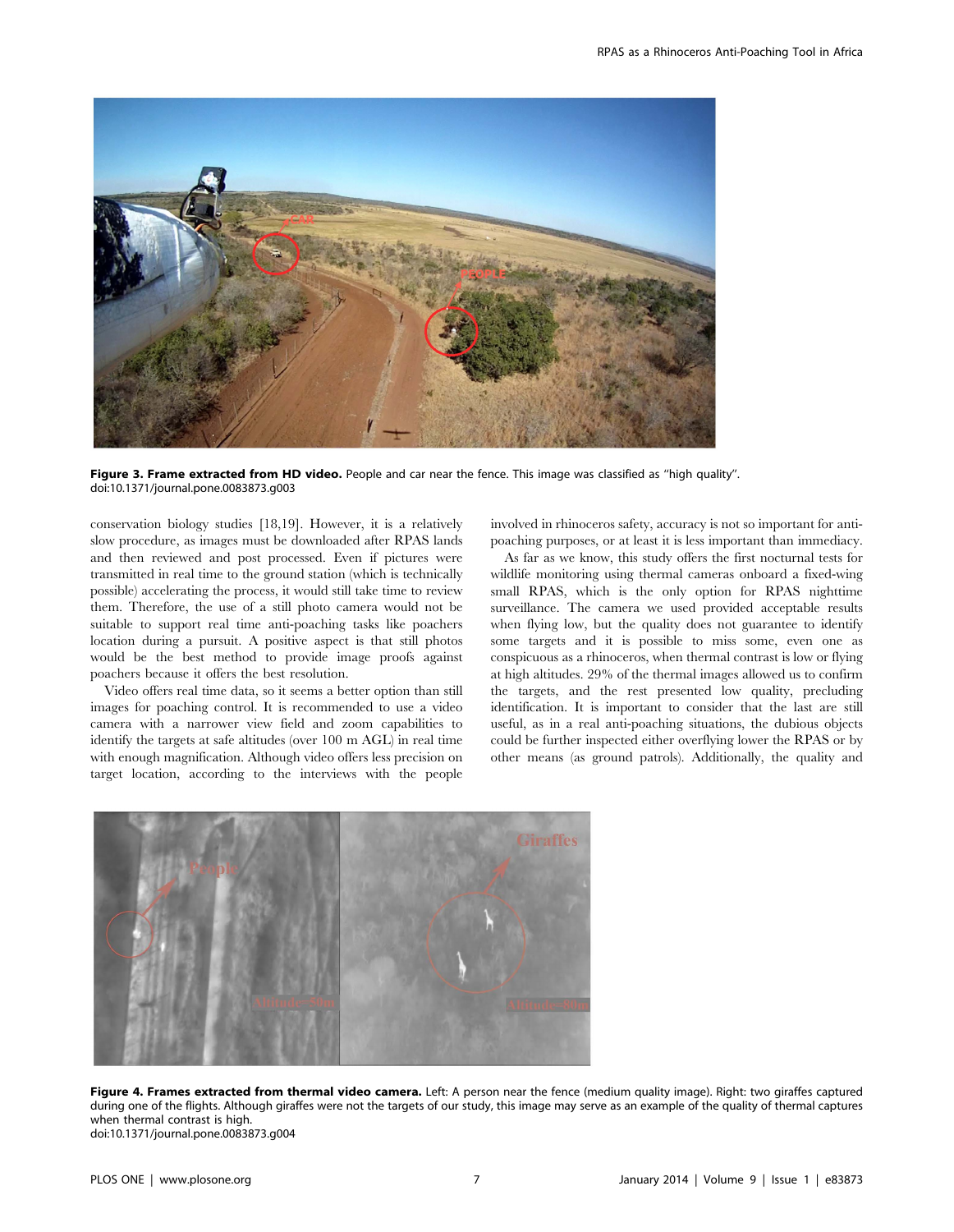resolution of the thermal sensor can be improved and therefore the detection.

As expected, habitat type had an influence on target detection, which is more noticeable when using visual cameras, either video or still photo. Although rhinoceros are large enough to be detected from high altitudes with still photo cameras, people, especially if wearing camouflage clothes or hidden under a thick tree may not be detectable if flying at high altitudes.

Time of day had an influence on target detection. Our results indicated that best time for the use of visual cameras was from early morning to midday, and decreased along the evening. Thermal camera provided better results when temperature contrast is higher [20], mainly at early morning and night. The detectability limitation linked to the hourly cycle, which is related to light conditions and air-ground thermal contrast, is important, as this means that the usefulness of RPAS as monitoring tools does not remain constant throughout the day. This effect would be accentuated when the temperatures are higher and humidity increases, as we would expect in the area where we performed the tests during summer, or in places with high humidity levels (tropical or coastal areas).

There is a compromise in deciding flight altitude for antipoaching. Lowest altitudes provide the best results in terms of image or video resolution, but the surveyed area is smaller. Flying low implies more risk for the plane in case of failure and easier detection of the plane from the ground (therefore disturbing the rhinoceros or being more easily detected by poachers). Our results suggest that an altitude range between 100 and 180 m AGL is suitable for detecting rhinoceros or people, and to do fence surveillance with acceptable quality levels, it is a safe altitude for the plane and it is not very noticeable from the ground.

#### Practical considerations

Considering poachers *modus operandi* and current security procedures, there are some limitations for the integration of RPAS in routine anti-poaching work in a realistic and efficient manner.

Legal aspects. South Africa, as with many other countries in the world, does not yet have a legal framework for operating unmanned aerial systems. The absence of regulation for flying beyond line of sight constrains the range of work of the aircrafts, strongly limiting the actual technological capacities of the systems to just short range operations of RPAS operated by manual radio control [21], as the ones we presented in this paper. Some authors already addressed this issue arguing that operations that do not pose a safety threat to humans in the air or on the ground should be permitted [22]. They suggested Light UAVs for poaching site surveillance and proposed ideas including UAV corridors, avoiding inhabited areas and frequently used airspace, all in order to fly these aircrafts safely. We support these proposals, as rhinoceros distribution coincides with very low populated areas where the risk of hitting a person or crashing with another aircraft or infrastructure is low, especially flying at altitudes below 300 m AGL. The South African Civil Aviation Authority (SACAA) has published draft UAS regulations [23,24] that include exceptional permits for public interest uses of UASs (as anti-poaching could be classified). However, to date there has been no official notice that the SACAA has approved any protocol for UASs flights.

Scale of work and range. Scale of work is a limiting factor in using RPAS for anti-poaching tasks. The territories rhinoceros inhabit are large and population density is low (1 rhinoceros/200 ha on average in our study area). We demonstrated that it is possible to have an ''eye in the sky'', but this eye cannot look everywhere all the time, so that logistics have to be evaluated. How many eyes are necessary and how often do they have to look? The management and application of a RPAS or multiple RPAS is a key question that rhinoceros safety stakeholders need to consider and define before planning RPAS use.

Small low cost RPAS typically fly for 30–40 min and their range is limited up to 10–15 km. Roughly considering that a RPAS flying at 150 m AGL could cover 711 ha, to survey the 100,000 ha of our study area would take around 140 hours (5.8 days). And that excludes the time to move the Ground Control Station from one point to another, taking off and landing, changing and charging the batteries, data processing, and assuming 24 hours personnel availability. Obviously, that time would be reduced if having more RPAS available, but that would entail higher associated costs.

There is a compromise between the area to control and the frequency of this control. A reasonable solution would be to focus RPAS for monitoring hot spots: either rhinoceros preferred locations or most sensitive poaching areas, which are generally known by security companies or park rangers, or areas where access by anti-poaching patrols and/or vehicles is complicated by other factors such as difficult terrains etc.

Weather conditions. Small RPAS are safe to fly up to 15– 20 km/h wind speed. They are not suitable to operate in rainy conditions because the electronics can be damaged and the data obtained by the cameras in low light levels would not be useful.

Temperature and terrain altitude affect air density, which influences the power needed to fly the plane, aircraft battery consumption and consequently endurance and range. These variables also influence the power required for takeoff, which is higher the colder it is, or in higher terrains. This can also translate into more failed takeoffs. In experiments performed for other purposes, we found that our system lost 10 minutes of endurance (around 30%), when comparing sea level in summer in Spain to winter at 2,000 m in South Africa.

RPAS possible negative effects. Rhinoceros did not show any alarm or discomfort reactions during our flights. However, there is no proof that RPAS could not disturb them or other animals if their use is continuous, so further investigation of this aspect is needed. Some farms that have rhinoceros also offer ecotourism activities that bring important income. Therefore, visitor acceptance to the presence of RPAS in those areas would be important.

Choosing the right RPAS. The range of RPAS available is extensive and growing by the day. From micro systems that fit in the palm of a hand up to 2 tons airplanes, there is a huge variety in market offer. Considering the scale of work, the funding limitations and the sensor requirements, "close range" [25] RPAS seem to be the best choice for anti-poaching purposes.

RPAS' users always want to improve system performances to maximize endurance, range and sensors capabilities (data quality), and to minimize another set of characteristics associated with the RPAS: price (of the system and spares), logistics (size, transportation, taking off and landing requirements), and experience level needed for its operation. Unfortunately, any improvement in the system performances entails an undesirable effect in one or more of the second set of characteristics that would make RPAS less affordable or practical. Thus, the most suitable choice is a balanced compromise the user has to accept considering all the pros and cons for his specific purposes.

Costs and benefits. The recommended close range RPAS are typically lighter than 5 kg, have 30–45 minutes endurance and offer an operational range between 5–20 km. The price, capacities and reliability vary according to the manufacturer. In general, there is an investment in a whole system, composed by the ground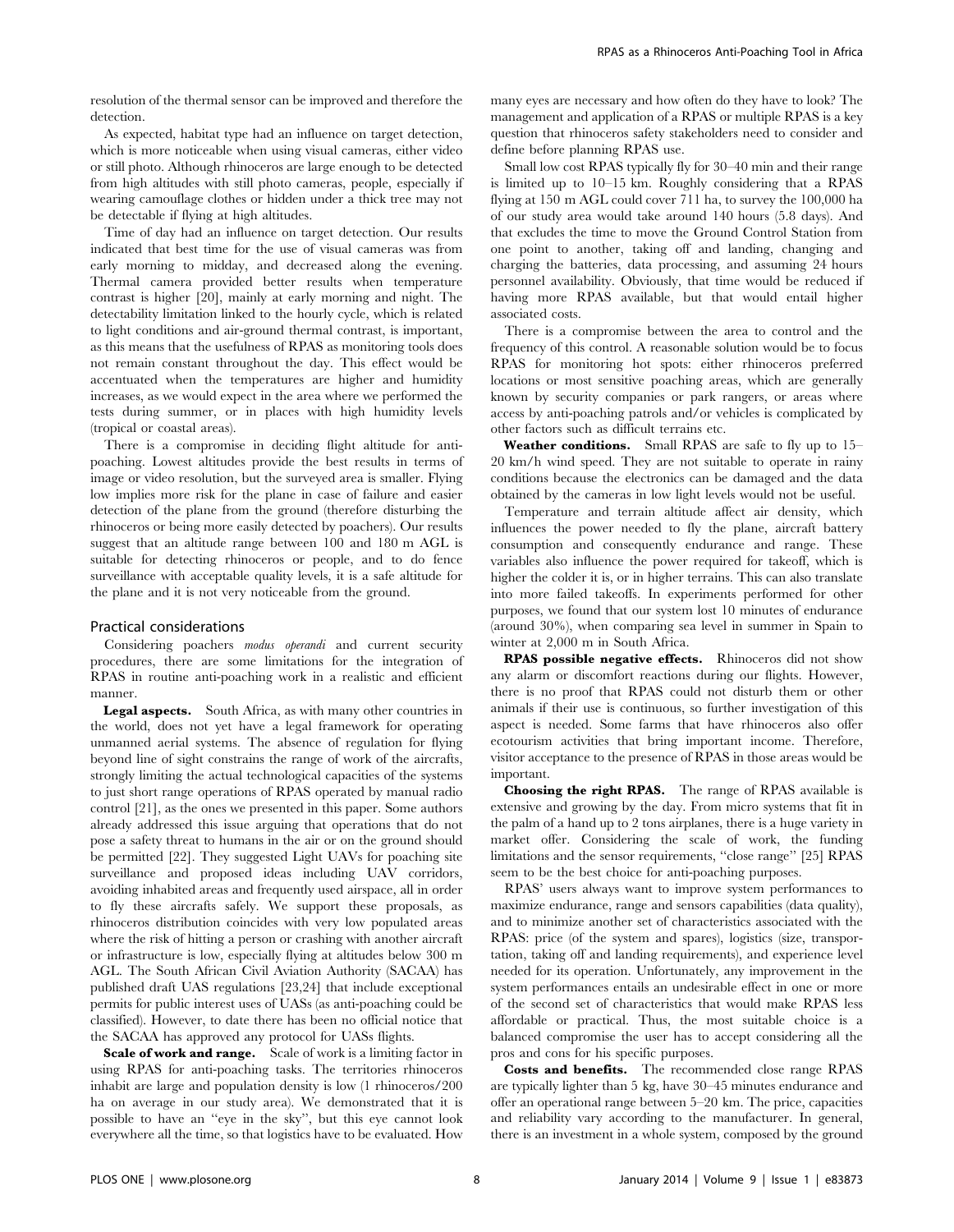control station, antennas, and two or three planes that need to be repaired or substituted when they reach a certain number of flights. As a reference, the system we used has performed more than 500 flights with an approximate total investment of 14,000  $\in$ including the sensors payload (see Table 1). There are more affordable options available in the market, but from our experience, reliability of some very cheap components like servos, batteries or even tripods is not guaranteed and their failure may cause serious problems affecting expensive components, so it is worth to get at least medium quality spares.

The benefit of integrating RPAS in anti-poaching work is difficult to evaluate in economic terms, as its calculation would involve to put a price on the life of a rhinoceros and to evaluate how many could be saved by using RPAS. It has been pointed out [26] that white rhinoceros carry two types of values: a commercial value (live rhinoceros trade and rhinoceros hunting) and a conservationist or aesthetic value. The first one could be calculated (white rhinoceros average price in 2012 was 17,330  $\epsilon$ , record price in 2012 was 53,784  $\epsilon$ ; black rhinoceros record price in 2012 was 44,969  $\epsilon$ ) but the second one is hardly translated into numbers. Currently there is not real work using RPAS to be able to estimate the number of rhinoceros that could be saved by RPAS use or to calculate other types of surveillance costs that might be reduced by using this technology. As a reference, the investment needed for a small low cost RPAS (including spare platforms, spares, tools, etc.) that could last for about two years being used weekly (around 30,000  $\in$ ), plus around 6,000  $\in$  to train operators, could be assumed by a medium size security company or institutions that control areas between 50,000–100,000 ha (Security company manager, pers. comm.). The business of antipoaching is growing, especially in private land, with the result that RPAS will be not only appreciated for their real usefulness, but also as a competitive asset for those companies that include them in their surveillance programs.

#### RPAS integration in anti-poaching tasks

Considering both the technical and practical aspects we propose three alternatives for RPAS integration into anti-poaching work:

1-As a secret tool for surveillance. Security companies and public entities could use RPAS as a ''hidden'' tool to monitor systematically poaching hot spots or sensitive areas in order to get data, detect intruders, check rhinoceros presence and safety, as well as provide evidence that could be used on court against poachers. In this case, RPAS must be as discrete as possible. This would entail minimize the noise and camouflage the plane itself and to prevent locals to know about its use.

2-As a supporting tool during poaching incidents. The role of RPAS could be to support ground patrols during the pursuit of poachers, providing real time information about suspect numbers, locations and movements. Images taken may be used as evidence in court if needed. RPAS require less logistics than conventional aircraft, but they still do require some. For this type of very immediate use, technical efforts should be concentrated on developing mobile units integrated in small trailers or 4x4 vehicles that could permit a fast deployment.

3-As a deterrent tool. Security company managers suggested that by making widely known that the area is under constant vigilance by RPAS, it would discourage locals to poach. That would include performing demonstrations to the local communities and appearing in media with awareness campaigns, which could make them afraid and aware that they can be detected even without notice. In this case, it would be convenient to focus the effort with RPAS on farm perimeters surveillance and to get proof of irregular use of the area, giving media coverage to them.

The three alternatives may be combined in different times or areas to optimize the use of the system. For example - keep RPAS use secret until they contribute to catch a poacher and then publicize it widely in the local area.

There is also a fourth use for RPAS, not related to poaching but also involving rhinoceros conservation. RPAS can provide quasireal time information of habitat changes affecting species movement behavior [9]. Thus, combining high-resolution images of the areas with individuals' locations, RPAS can contribute to answer ecological questions that have been identified as key conservation factors, such as population density, nutrition and diet [2].

We also foresee a promising field of work using other sensors (like static surveillance cameras and movement detectors) that could work together with RPAS forming an heterogeneous cooperating objects network for sensitive areas surveillance.

#### Conclusions-management implications

Our study is the first approach using remotely piloted aircraft systems for anti-poaching tasks and it can be expanded to other areas or species that suffer from the same problem. Some other African and Asiatic countries have rhinoceros poaching problems too, [7,27] and large mammals such as elephants also suffer from illegal hunting [28]. We have demonstrated that current low cost RPAS present enough technical capabilities to provide useful data, but there are also important practical and technical limitations that must be considered, evaluated and solved by users and authorities before these systems can be deployed in a realistic way (see Table 3 for a summary of the best and worst scenarios). The role RPAS can play in anti-poaching should not be overestimated and investment in this technology should be proportional to the results obtained because the resources for rhinoceros conservation are limited.

# Supporting Information

Video S1 Fence surveillance HD video. (MPG)

Video S2 Thermal camera video. (MPG)

Table 3. Best and worst scenarios for the use of RPAS in rhinoceros anti-poaching.

| <b>Characteristics</b>            | <b>Best scenario</b> | Worst scenario           |
|-----------------------------------|----------------------|--------------------------|
| Flight altitude                   | $< 100 \; \text{m}$  | $>100 \; \text{m}$       |
| Range for low-cost RPAS           | $<$ 15 km            | $>15$ km                 |
| Time period for visual<br>camera  | Morning-midday       | Evening                  |
| Time period for thermal<br>camera | Morning-night        | Midday-evening           |
| Meteorology                       | Wind $<$ 15 km/h     | Wind $> 15$ km/h         |
|                                   | No rain              | Rain                     |
|                                   | Dry areas            | Areas with high humidity |
| <b>Habitat Characteristics</b>    | Open habitats        | Thick forest             |
|                                   | Non populated areas  | Populated areas          |
|                                   | Low altitude areas   | High altitude areas      |

doi:10.1371/journal.pone.0083873.t003